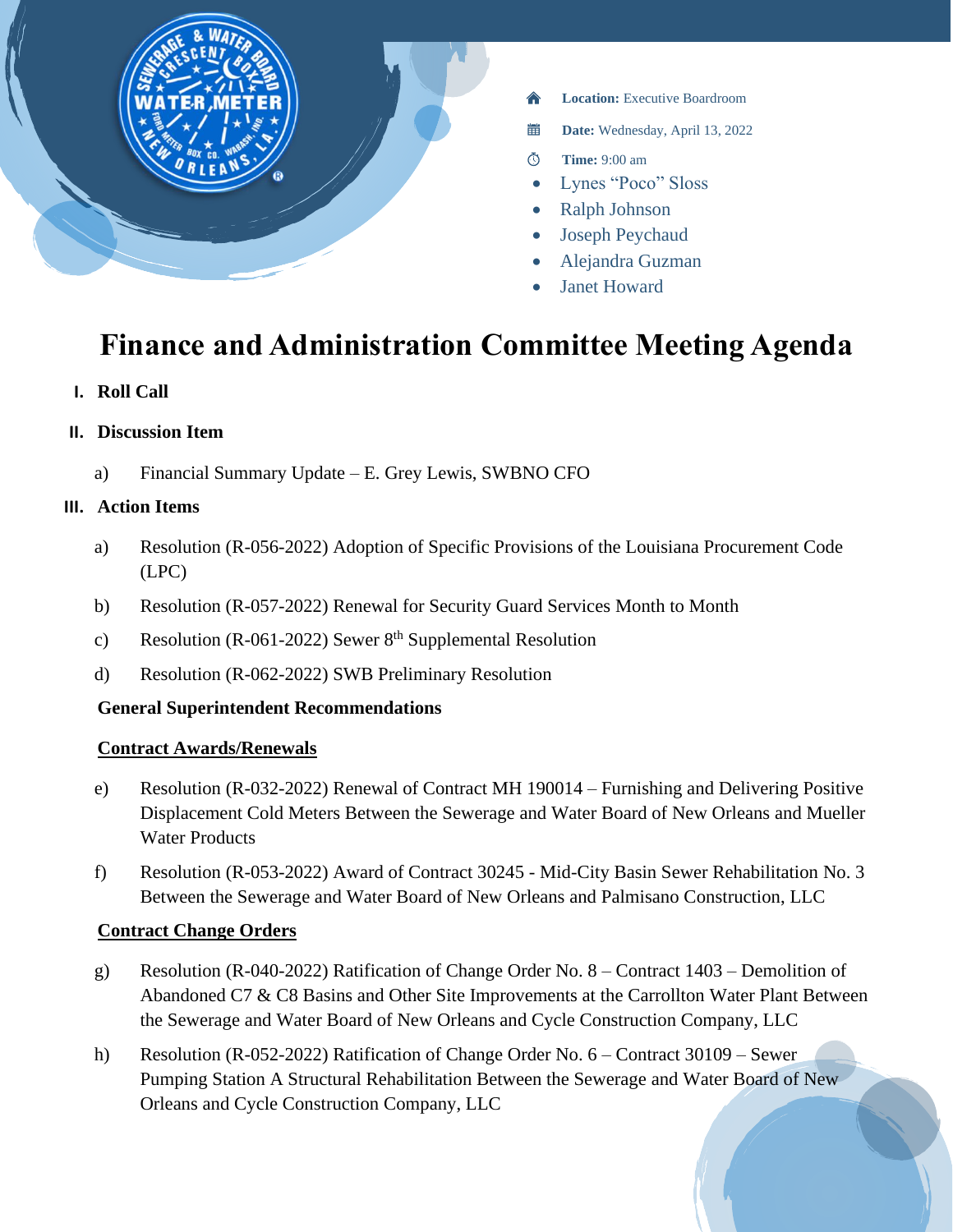

- **Location:** Executive Boardroom
- 當 **Date:** Wednesday, April 13, 2022
- $\circ$ **Time:** 9:00 am
- Lynes "Poco" Sloss
- Ralph Johnson
- Joseph Peychaud
- Alejandra Guzman
- **Janet Howard**

# **Contract Amendments**

- i) Resolution (R-038-2022) Authorization of Amendment No. 9 to the Agreement Between the Sewerage and Water Board of New Orleans and Meyers Engineers, LTD for Design and Engineering Services for the Waterline Replacement Program
- j) Resolution (R-039-2022) Authorization of Amendment No. 8 to the Agreement Between the Sewerage and Water Board of New Orleans and Digital Engineering & Imaging, Inc. for Design and Engineering Services for the Waterline Replacement Program
- k) Resolution (R-041-2022) Authorization of Amendment No. 7 to the Agreement Between the Sewerage and Water Board of New Orleans and Mott MacDonald, LLC (successor interest to Lambert Engineers, LLC) for Design and Engineering Services for the Waterline Replacement Program
- l) Resolution (R-044-2022) Authorization of Amendment No. 8 to the Agreement Between the Sewerage and Water Board of New Orleans and Arcadis U.S., Inc. for Design and Engineering Services for the Waterline Replacement Program
- m) Resolution (R-045-2022) Authorization of Amendment No. 10 to the Agreement Between the Sewerage and Water Board of New Orleans and Stantec Consulting Services, Inc. (formerly MWH Americas, Inc.). for Design and Engineering Services for the Waterline Replacement Program
- n) Resolution (R-050-2022) Ratification of Amendment No. 5 to the Agreement Between the Sewerage and Water Board of New Orleans and Black & Veatch for Design and Engineering Services for the Sewer Pumping Station A Structural Rehabilitation Project

# **Contract Final Acceptances**

- o) Resolution (R-048-2022) Reconciliation and Final Acceptance of Contract 2144 Water Main Point Repair, Water Service Connection, Water Valve and Fire Hydrant Replacement at Various Sites throughout Orleans Parish Between the Sewerage and Water Board of New Orleans and Wallace C. Drennan, Inc
- p) Resolution (R-049-2022) Reconciliation and Final Acceptance of Contract 30217 Cleaning and CCTV Inspection of Sanitary Sewer Mains at Scattered Sites within Orleans Parish between the Sewerage and Water Board of New Orleans and Compliance EnviroSystems, LLC April 2022